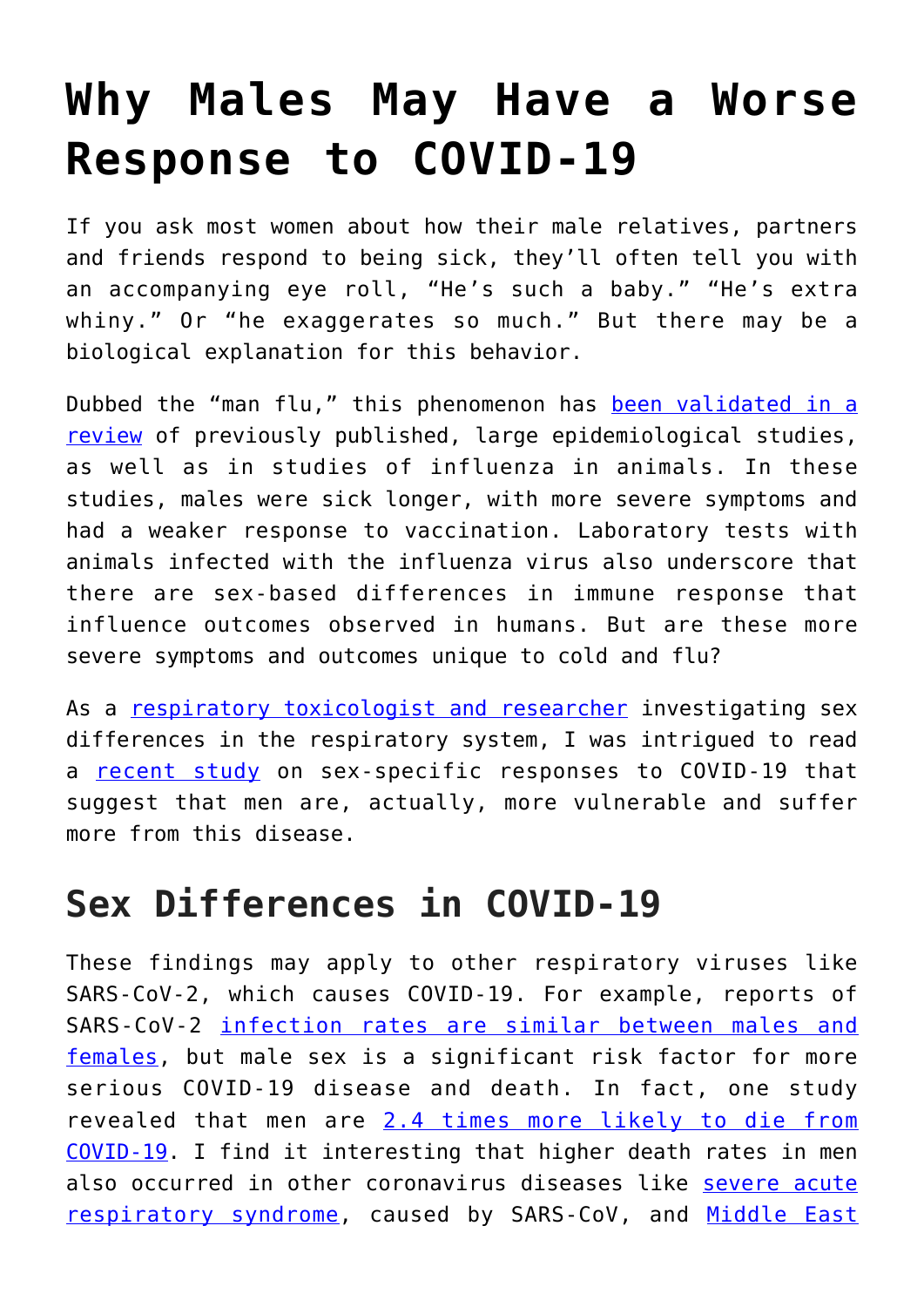#### [respiratory syndrome](https://doi.org/10.4049/jimmunol.1601896).

Based on data from the Centers for Disease Control and Prevention as of Oct. 5, 2020, the risk of death from COVID-19 in men 30-49 years old was also [found to be more than twice](https://covid.cdc.gov/covid-data-tracker/?utm_source=morning_brew#demographics) [that of females](https://covid.cdc.gov/covid-data-tracker/?utm_source=morning_brew#demographics).

In other age groups, the risk of COVID-19-related death in males was also higher than the same female age cohort. But it was not as high as in the 30- to 49-year-old age group.

This contrasts with almost equal rates of SARS-CoV-2 infection in those same age groups, leading scientists to wonder why might males be more susceptible.

### **Study Identifies Why Men May Be More Susceptible to COVID-19**

[The recent report published in Nature explores](https://doi.org/10.1038/s41586-020-2700-3) how males and females respond differently to COVID-19.

This study examined samples including nasal swabs, saliva, and blood, which were either collected from healthy individuals or COVID-19 patients. These samples were used to better understand what the immune response to the infection looks like and how it differs in people with more severe disease.

Similar to CDC data on infection rates, no sex difference in the concentration of virus or the amount of virus present was observed in either the nasal swab or the saliva. There were also no differences in antibody levels – a signal the body had identified the virus – detected in infected men and women.

### **Males With SARS-CoV-2 Show Greater**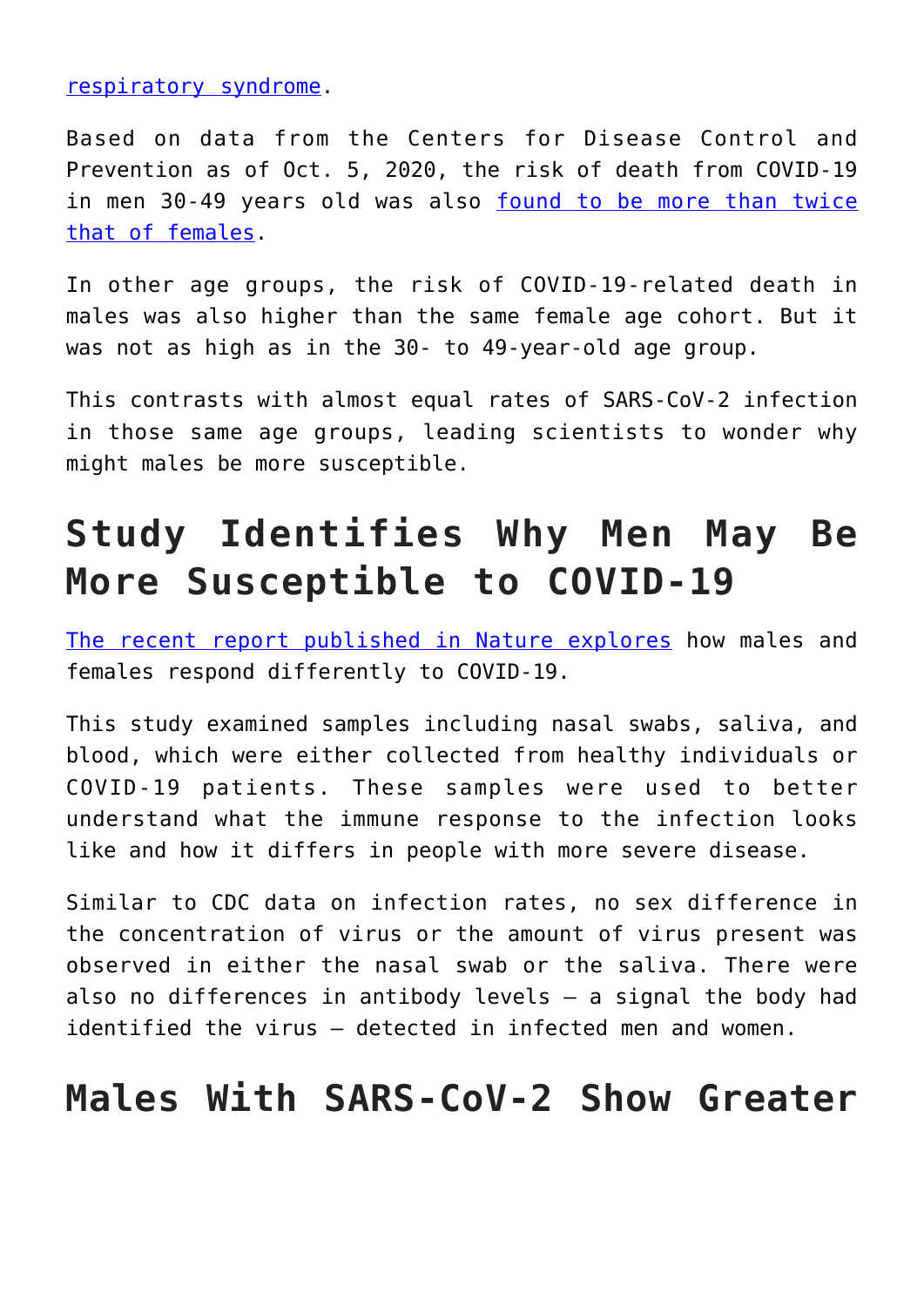### **Inflammation**

However, the authors identified major sex differences during the early immune response that occurs soon after someone is infected with the SARS-CoV-2 virus.

The blood samples were analyzed for a variety of cytokines – some of the first signaling molecules that help immune cells respond to pathogens. The levels of these signals rise and fall to provide an adequate response to fight an invading pathogen. But large quantities of these molecules can severely damage the body. This is the case in a [cytokine storm](https://theconversation.com/blocking-the-deadly-cytokine-storm-is-a-vital-weapon-for-treating-covid-19-137690).

The authors of the Nature report observed sex differences in the strength of the cytokine response. Men showed higher levels of cytokines that trigger inflammation, like IL-8 and IL-18, than women. Higher quantities of these cytokines are linked to more severe disease. In severe cases of COVID-19, [fluid builds up in the lungs](https://dx.doi.org/10.1016%2Fj.cpcardiol.2020.100618), reducing the oxygen available in the body for normal functions. This can lead to tissue damage, shock and potentially the failure of multiple organs.

### **Females With SARS-CoV-2 Are Better Prepared to Eliminate the Virus**

In addition to sex differences in cytokine levels, the authors also found sex differences in the function of immune cells.

Compared to men, women had a higher number of T cells – essential for eliminating the virus – that were activated, primed and ready to respond to the SARS-CoV-2 infection. Men with lower levels of these activated T-cells were more likely to have severe disease.

Thus, there are several aspects of the human immune response to SARS-CoV-2 that differ between men and women. Understanding these differences can inform how doctors treat patients and